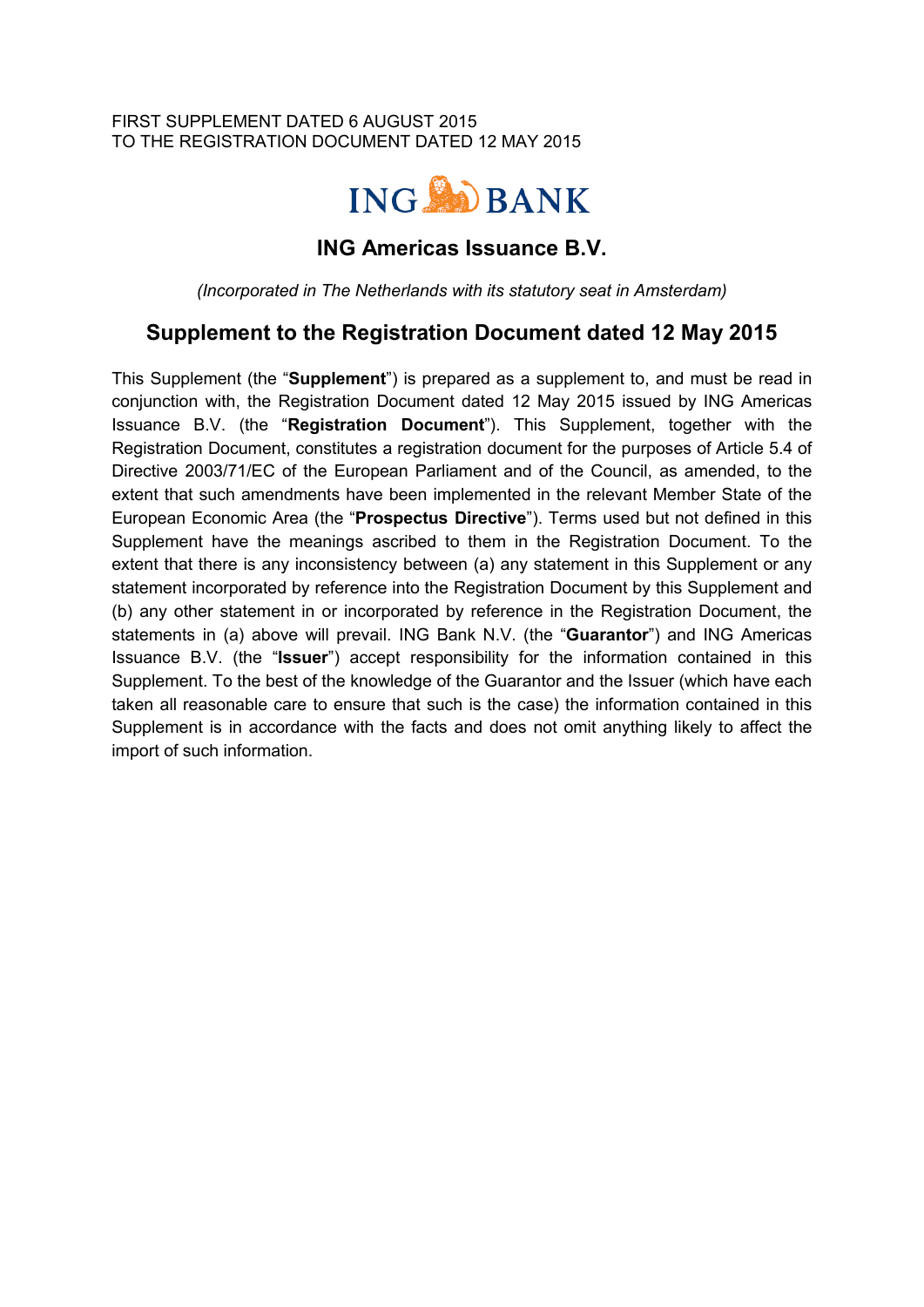#### **INTRODUCTION**

No person has been authorised to give any information or to make any representation not contained in or not consistent with the Registration Document and this Supplement and, if given or made, such information or representation must not be relied upon as having been authorised by the Guarantor or the Issuer.

Neither the delivery of this Supplement nor the Registration Document shall in any circumstances imply that the information contained in the Registration Document and herein concerning the Issuer is correct at any time subsequent to the date of the Registration Document (in the case of the Registration Document) or the date hereof (in the case of this Supplement).

So long as the Registration Document and this Supplement are valid as described in Article 9 of the Prospectus Directive, copies of this Supplement and the Registration Document, together with the other documents listed in the "General Information – Documents Available for Inspection or Collection" section of the Registration Document and the information incorporated by reference in the Registration Document by this Supplement, will be available free of charge from the Issuer c/o ING Bank N.V. at Foppingadreef 7, 1102 BD Amsterdam, The Netherlands or c/o ING Financial Holdings Corporation, 1325 Avenue of the Americas, New York, NY 10019, United States. In addition, this Supplement, the Registration Document and the documents which are incorporated by reference in the Registration Document by this Supplement will be made available on the following website: *https://www.ingmarkets.com* under the section "Downloads".

The distribution of the Registration Document and this Supplement may be restricted by law in certain jurisdictions. Persons into whose possession the Registration Document and this Supplement come must inform themselves about, and observe, any such restrictions.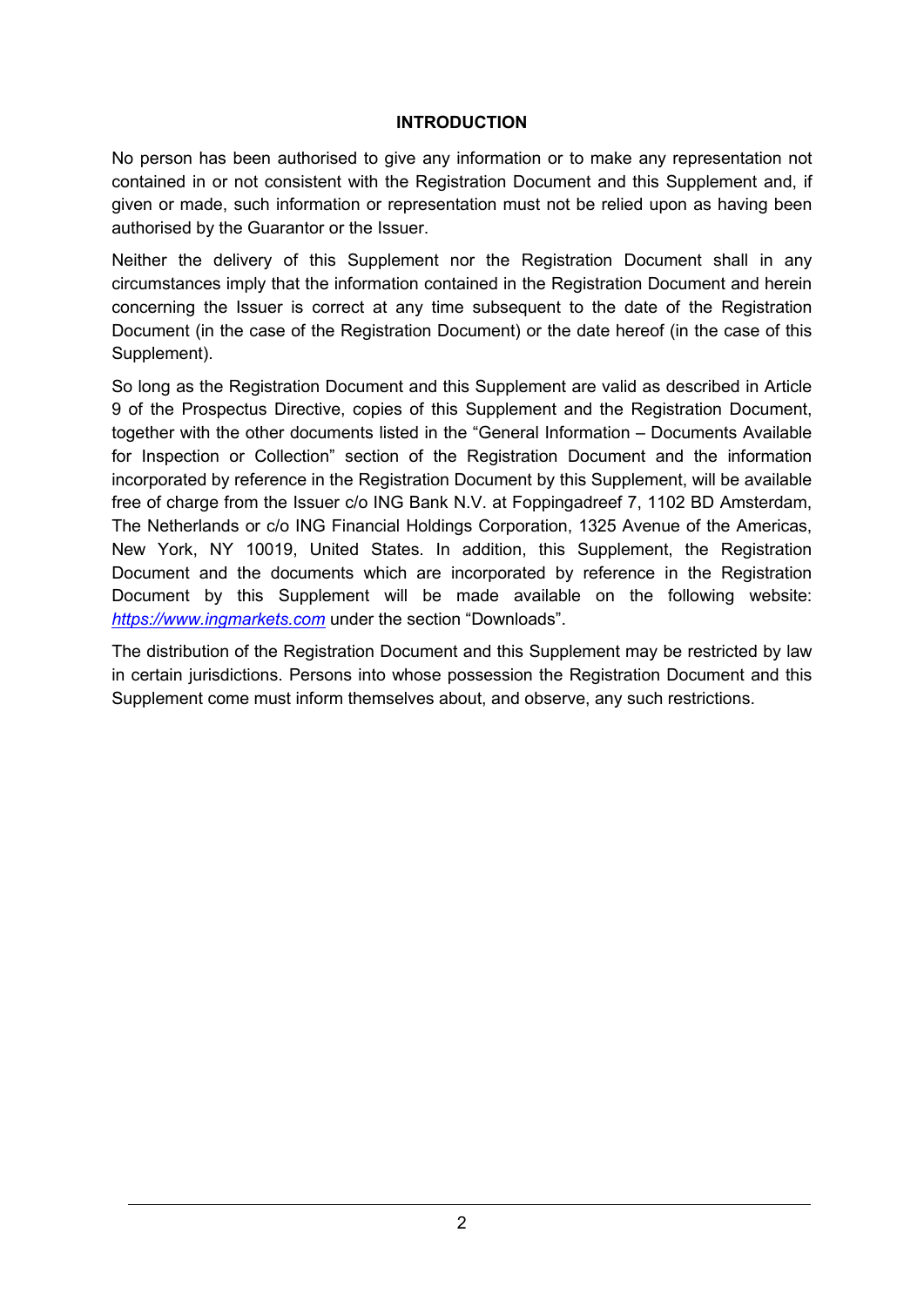## **RECENT DEVELOPMENTS AND INFORMATION INCORPORATED BY REFERENCE**

On 6 August 2015, the Guarantor published a supplement to its registration document, a copy of which has been approved by and filed with the AFM and, by virtue of this Supplement, is incorporated by reference in, and forms part of, the Registration Document.

## **MODIFICATIONS TO THE REGISTRATION DOCUMENT**

*1. Item (d) of the section entitled "Documents Incorporated by Reference" on page 4 of the Registration Document shall be deleted and restated as follows:*

"(d) the registration document of the Guarantor dated 12 May 2015, prepared in accordance with Article 5 of the Prospectus Directive and approved by the AFM (together with the supplement thereto dated 6 August 2015, the "**ING Bank N.V. Registration Document**"), including, for the purpose of clarity, the following items incorporated by reference therein:

- (i) the Articles of Association (*statuten*) of the Guarantor;
- (ii) the publicly available annual reports of the Guarantor in respect of the years ended 31 December 2012, 2013 and 2014, including the audited financial statements and auditors' reports in respect of such years;
- (iii) pages 5 to 25 (inclusive) of the press release published by ING Group on 7 May 2015 entitled "ING 1Q15 underlying net result EUR 1,187 million" (the "**Q1 Press Release**"). The Q1 Press Release contains, among other things, the consolidated unaudited interim results of ING Group as at, and for the three month period ended, 31 March 2015, as well as information about recent developments during this period in the banking business of ING Group, which is conducted substantially through the Guarantor and its consolidated group;
- (iv) the press release published by ING Group on 5 August 2015 entitled "ING 2Q15 underlying net result EUR 1,118 million " (the "**Q2 Press Release**"). The Q2 Press Release contains, among other things, the consolidated unaudited interim results of ING Group as at, and for the three month period and six month period ended, 30 June 2015, as well as information about recent developments during this period in the banking business of ING Group, which is conducted substantially through the Guarantor and its consolidated group; and
- (v) the interim financial report containing the Guarantor's condensed consolidated unaudited results as at, and for the six month period ended, 30 June 2015, as published by the Guarantor on 5 August 2015.".

#### *2. The penultimate paragraph in section entitled "Documents Incorporated by Reference" on page 4 of the Registration Document shall be deleted and restated as follows:*

"With respect to the Q1 Press Release and the Q2 Press Release (together, the "**Quarterly Press Releases**"), prospective investors should note that the Guarantor's consolidated operations, while materially the same, are not identical with the reported financial and statistical information on a segment basis for the banking business of ING Group as described in the Quarterly Press Releases. ING Group is not responsible for the preparation of this Base Prospectus.".